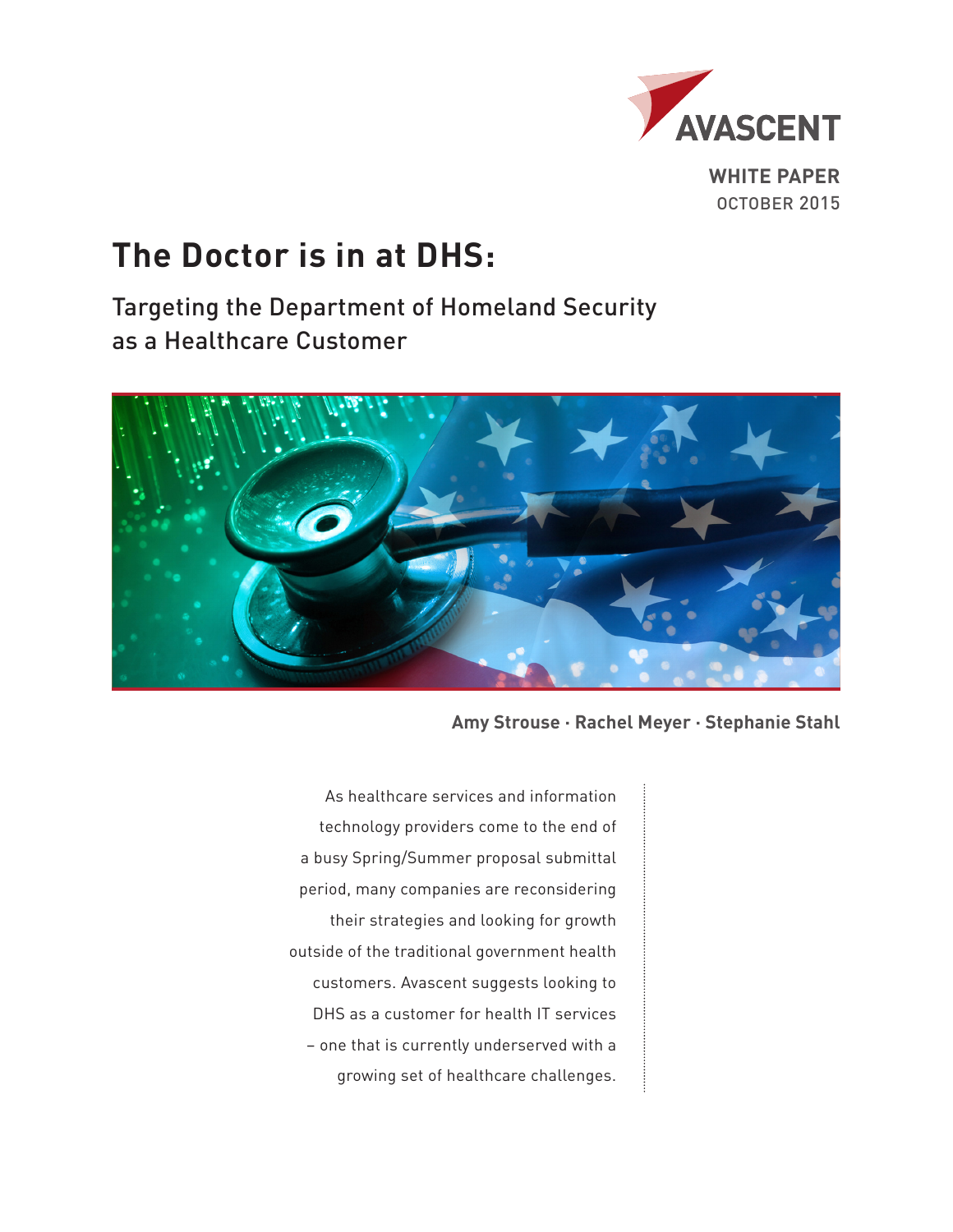

## **The Doctor is in at DHS:**

Targeting the Department of Homeland Security as a Healthcare Customer

It's the summer of 2014 at the height of the Ebola outbreak in West Africa. The Center for Disease Control (CDC) is working with African countries to conduct exit screenings in all airports with international flights, while DHS is closely monitoring airports and the Mexican border, where illegal immigrants from the three Ebola-affected countries are frequently apprehended. Both agencies have assured the American population that they stand ready to respond in the unlikely event of an outbreak. Fast forward to September 30th, the date when Thomas Eric Duncan, recently arrived from Liberia, is diagnosed with Ebola at Texas Health Presbyterian Hospital. Government officials demand an explanation for how Mr. Duncan was able to enter the country without being tested for symptoms, while audits conducted by the Inspector General detailing DHS's mismanagement of pandemic-response supplies are cited as evidence of its fault. A year after Mr. Duncan's ill-fated international trip and the only outbreak of Ebola in the US, we find ourselves asking the question: when did the Department of Homeland Security become a security agency with major health responsibilities?

Founded in November 2002 as a direct response to the 9/11 terrorist attacks, the Department of Homeland Security began as an entity melding together civilian domestic security agencies with a focus on preventing terrorism at home and abroad. Thirteen years later the department faces a spectrum of new missions that reflect evolving security concerns. A common thread? Healthcare. Some 80% of DHS' stated challenges involve healthcare yet these missions are not being pursued as market opportunities alongside traditional business with Health and Human Services (HHS), the Veterans Administration (VA), and the Defense Health Agency (DHA).

As security threats evolve and place healthcare at the center of many DHS missions, how should contractors be thinking about the way they can support DHS? These opportunities may be during moments of extreme need, akin to Europe's immigration crisis, or the steady

#### **Health Market Size & Saturation at Primary Citizen Service Agencies**

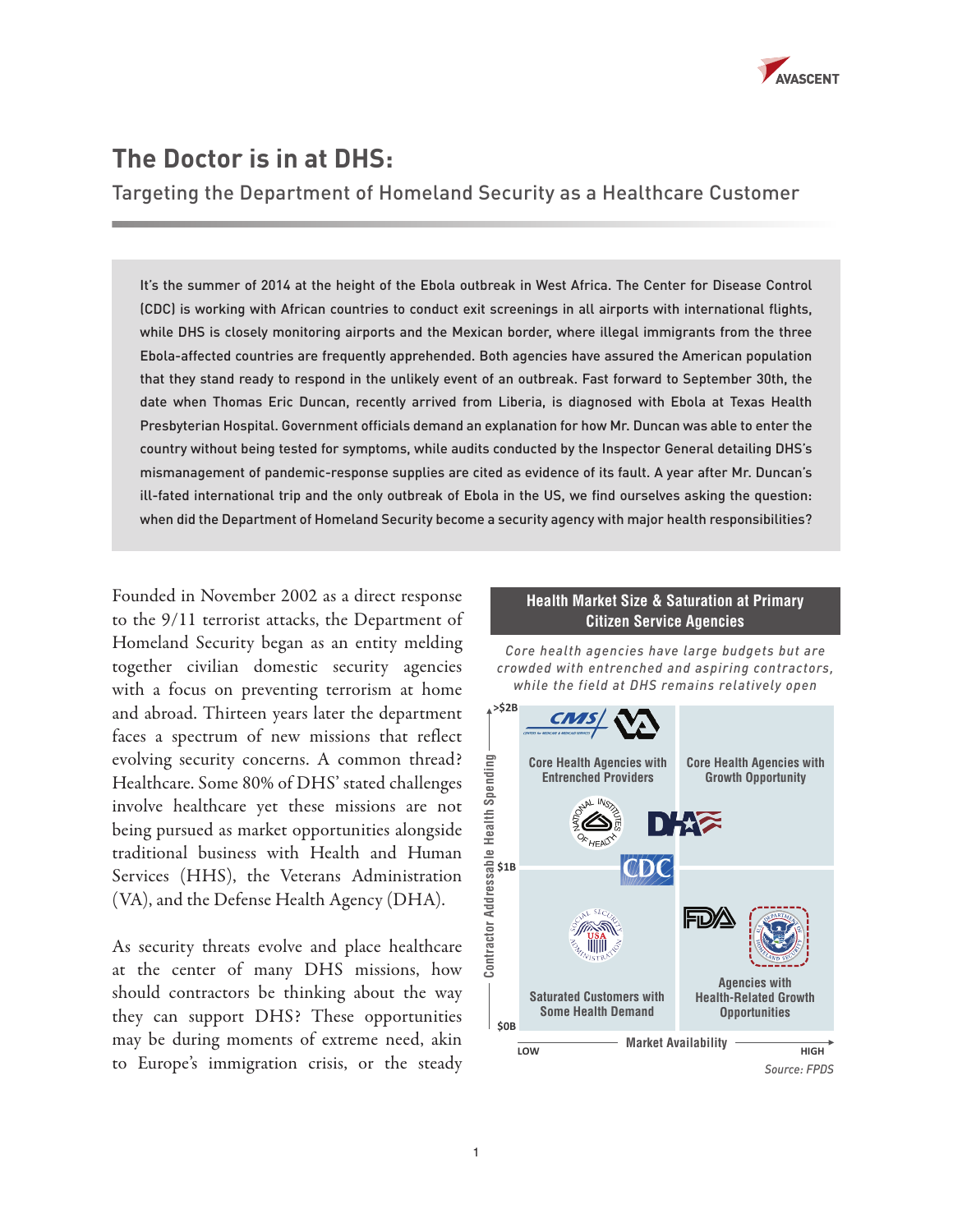policing of America's borders with missions that can be as much law enforcement as humanitarian operations.

#### DHS' Primary Security Concerns

To start, consider how the 2014 Quadrennial Homeland Security Review lays out the "six prevailing challenges" that DHS leadership believes represent the greatest risks to U.S. national security. In their words, those challenges are:<sup>1</sup>

- The evolving terrorist threat remains a significant area of concern, as attack planning and operations become more decentralized and continue targeting the United States and its interests, particularly in the transportation sector
- Growing cyber threats are a substantial risk to critical infrastructure and to the greater U.S. economy, as made clear by recent critical breaches in both the private and public sector
- Biological threats, including bioterrorism, pandemics, foreign animal diseases, and other agricultural concerns, have a greater potential likelihood and impact than almost any other type of risk and have become a top security concern as international travel and trade continue to increase
- Nuclear terrorism through the introduction and use of an improvised nuclear device, while unlikely, remains an enduring risk because of the potential for devastating consequences

**Contractors that 15 years ago were primarily providing services to the DOD quickly pivoted capabilities to serve the then-new DHS agency, treating it as a new consumer for security and defense offerings.** 

- Transnational criminal organizations are increasing in strength and capability, driving risk in counterfeit goods, human trafficking, illicit drugs, and other illegal flows of people and goods
- Natural hazards are becoming more costly to address, with increasingly variable consequences due in part to drivers such as urban population expansion, climate change, and aging infrastructure

Four of the six (terrorism, biological, nuclear, and natural hazards) are challenges with clear implications for health services and information technology contractors. Additionally, the activities of transnational criminal organizations can have healthcare implications as well when it comes to human trafficking and caring for those we rescue or detain at our borders.

Contractors that 15 years ago were primarily providing services to the DOD quickly pivoted capabilities to serve the then-new DHS agency, treating it as a new consumer for security and defense offerings. In the past 3-5 years with the downturn in DOD spending, DHS has become an even more important customer for these legacy DOD business units to address the decrease in customer demand. Contractors have been only moderately successful in migrating capabilities

The Quadrennial Homeland Security Review, June 2014, p. 28. http://www.dhs.gov/sites/default/ files/publications/2014-qhsr-final-508.pdf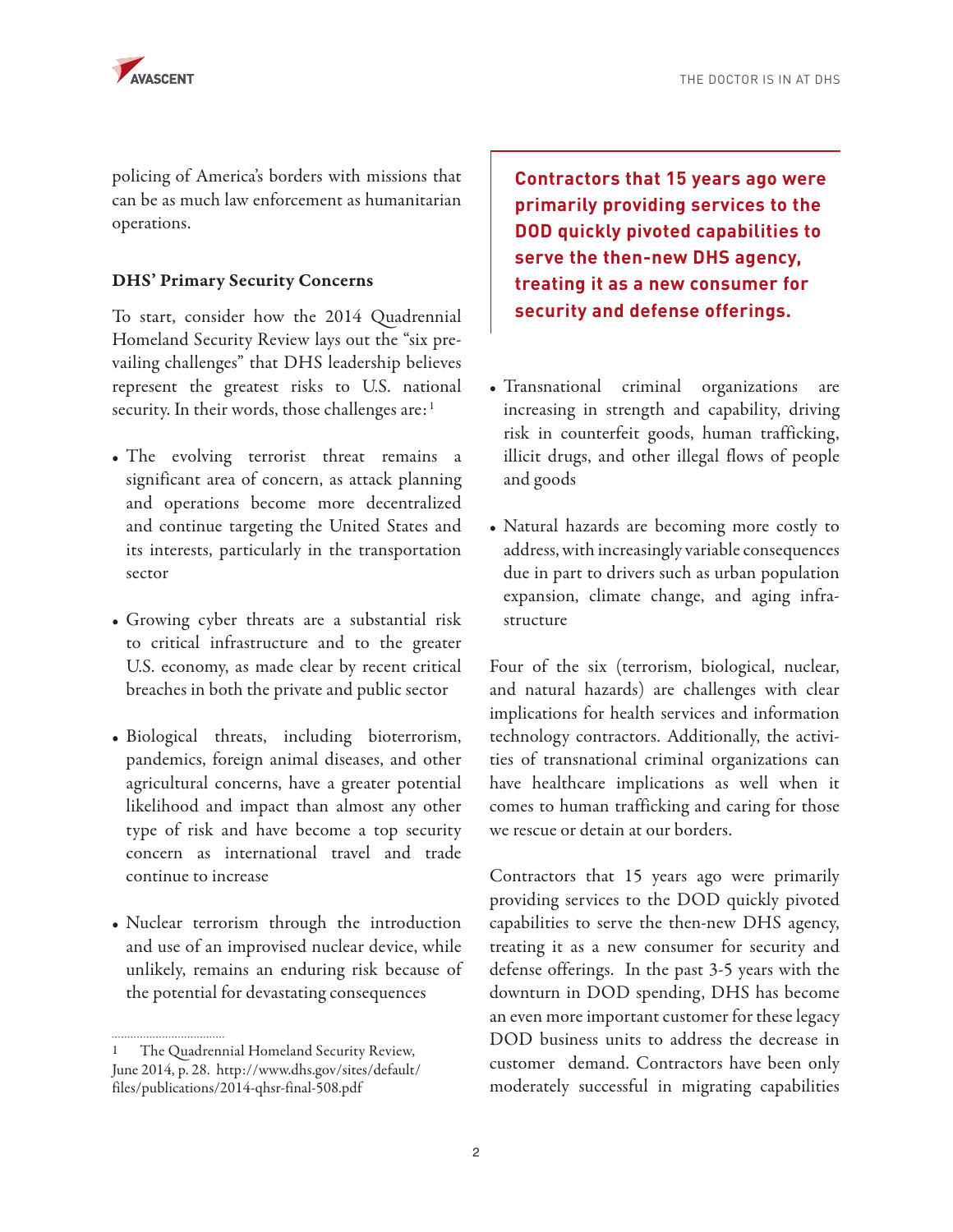

and expertise from their health business units to their defense and homeland security lines of business. Most firms see DHS as a defense customer first and foremost.

Even within the federal government DHS is not perceived as a healthcare agency, but rather a security agency that sometimes interfaces or even interferes—with the federal healthcare agencies. Problems arise when DHS's authority overlaps with the traditional territory of another office, such as the CDC. Take the earlier example of preparedness efforts in response to the Ebola epidemic. Roundtable meetings were held between representatives of the CDC and officials from the Federal Emergency Management Agency (FEMA) and Customs and Border Protection (CBP) to discuss who would lead and who would follow, even as employees from each agency were on the ground struggling to respond to the virus's progress in real time.

This example underscores the organizational challenges around DHS' mission but also reveals the agency's frontline role tackling healthcarerelated crises.

### Industry Migration – Vendor Roles in Bringing DHS in to the Healthcare Fold

Industry can play an important role in showing how DHS can perform its healthcare missions better, rather than waiting for the customer to act first. Healthcare vendors that play a prominent role at key healthcare agencies like CMS and CDC should consider what solutions they could bring to this new customer.

As an example, CBP, in tandem with HHS, is responsible for providing shelter and medical care to those it detains. The current political environment surrounding immigration, combined with the unprecedented numbers of immigrants crossing the border, has created a state of affairs that threatens to overwhelm CBP, HHS, and the non-profits promising care for those who enter the US illegally, often under duress. In 2013, DHS apprehended 662,000 people illegally entering the US. Contractors can ease the burden on the federal agencies and become involved with DHS by offering their services in identity management, continuity of care, and direct medical care. Specifically, continuity of care is a major challenge for DHS agencies as the people it cares for, whether immigrants or human trafficking victims at the borders or survivors of a disaster being served by FEMA, are often rapidly moved out of DHS' jurisdiction even as their records are still being processed. In some cases their care is taken over by another agency like HHS and the records need to be moved within the government. In other cases, patients who require more immediate attention are transported to nearby hospitals and enter the labyrinth of private provider networks. In either case, DHS is responsible for tracking their locations and passing on records and processing claims as quickly as possible. Health companies that specialize in business process management services and technology can find roles at DHS can improve the quality of healthcare delivery while helping the agency fulfill its core security mission.

**Contractors can ease the burden on the federal agencies and become involved with DHS by offering their services in identity management, continuity of care, and direct medical care.**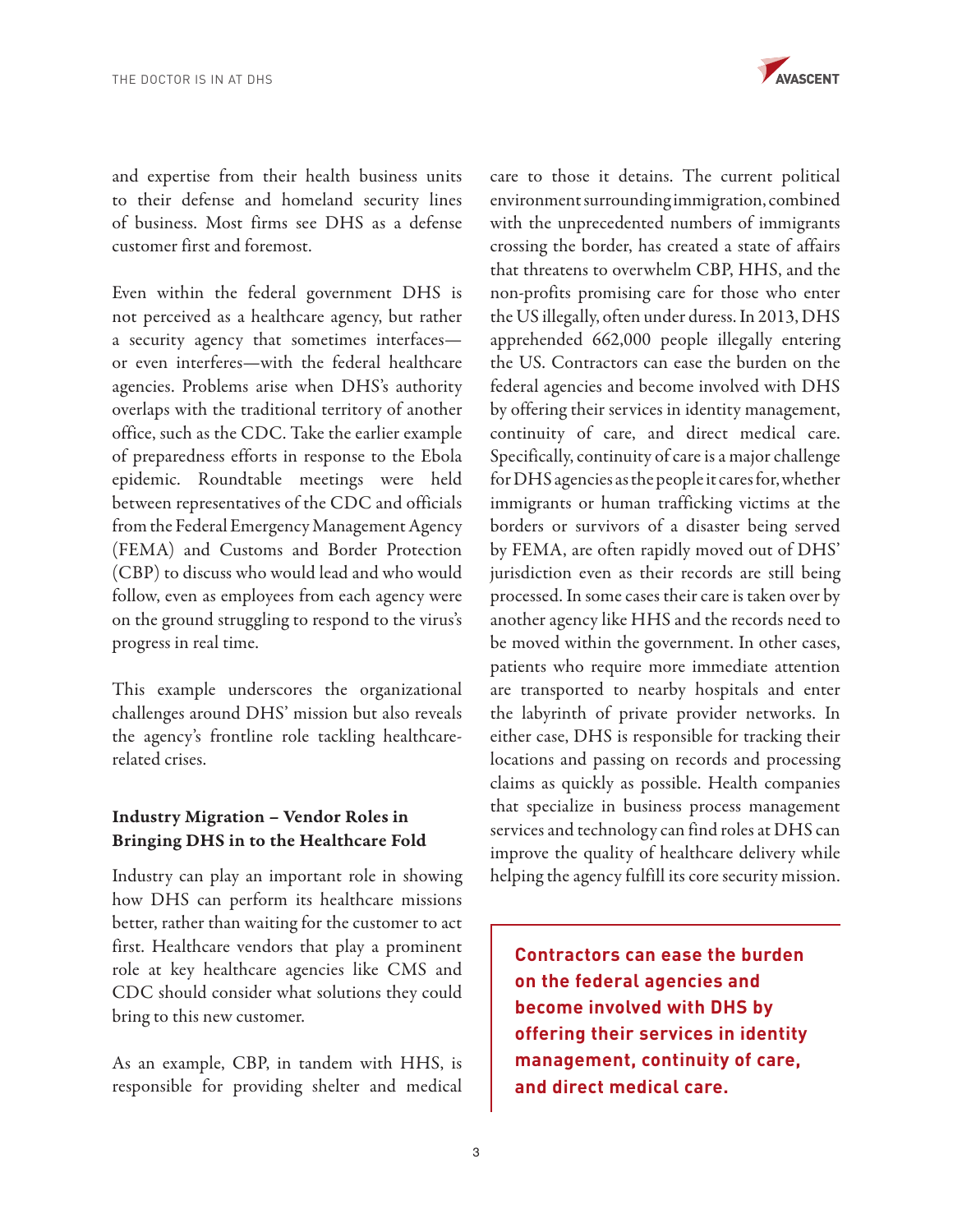

Many federal contractors already view their health portfolios as broader than the traditional "Big 3" of HHS, VA, and Defense Health Agency—and in light of this year's abundance of major upcoming awards, are beginning to look outside 'traditional' health agencies for opportunities. Pulling in the relevant missions of IRS, SSA, PBGC and others has led to bigger addressable markets and better service to these smaller but still important customers. This 'citizen services' approach looks at all of the ways the federal government interfaces with citizens and identifies commonalities such as call centers, web portals, mobility tools and other services that can be cross-marketed.

## Industry Migration – Recommendations for **Contractors**

Federal information technology and services providers who operate in both the health space and homeland security space already should examine the way they are serving DHS and determine if they could be more expansive:

- Move responsibility for business development in the non-security missions of DHS into a broader "citizen services" organization to benefit from cross-selling
- Seek opportunities on existing contracts to facilitate communication and information sharing between DHS and HHS clients. Ask your account leads what would be possible if they had access to datasets from the other agency. Contractors can help the government see linkages they didn't think possible

Providers who currently focus primarily on health customers should look for ways they could be serving DHS as well:

- Analyze and understand the DHS mission sets and potential pain points across this disparate customer community
- Inventory and study current HHS programs and customers for relevance to the stated DHS challenges.
- Become familiar with the DHS customer and partnering landscape and make sure they are familiar with existing offerings and service gaps

During the past thirteen years, DHS's mission has evolved to reflect today's threats – and the challenges of tomorrow. Healthcare contractors should see this evolution as an entry point to help this critical agency with some of its most difficult missions, offering to DHS health-specific offerings proven in addressing related missions for other federal agencies.